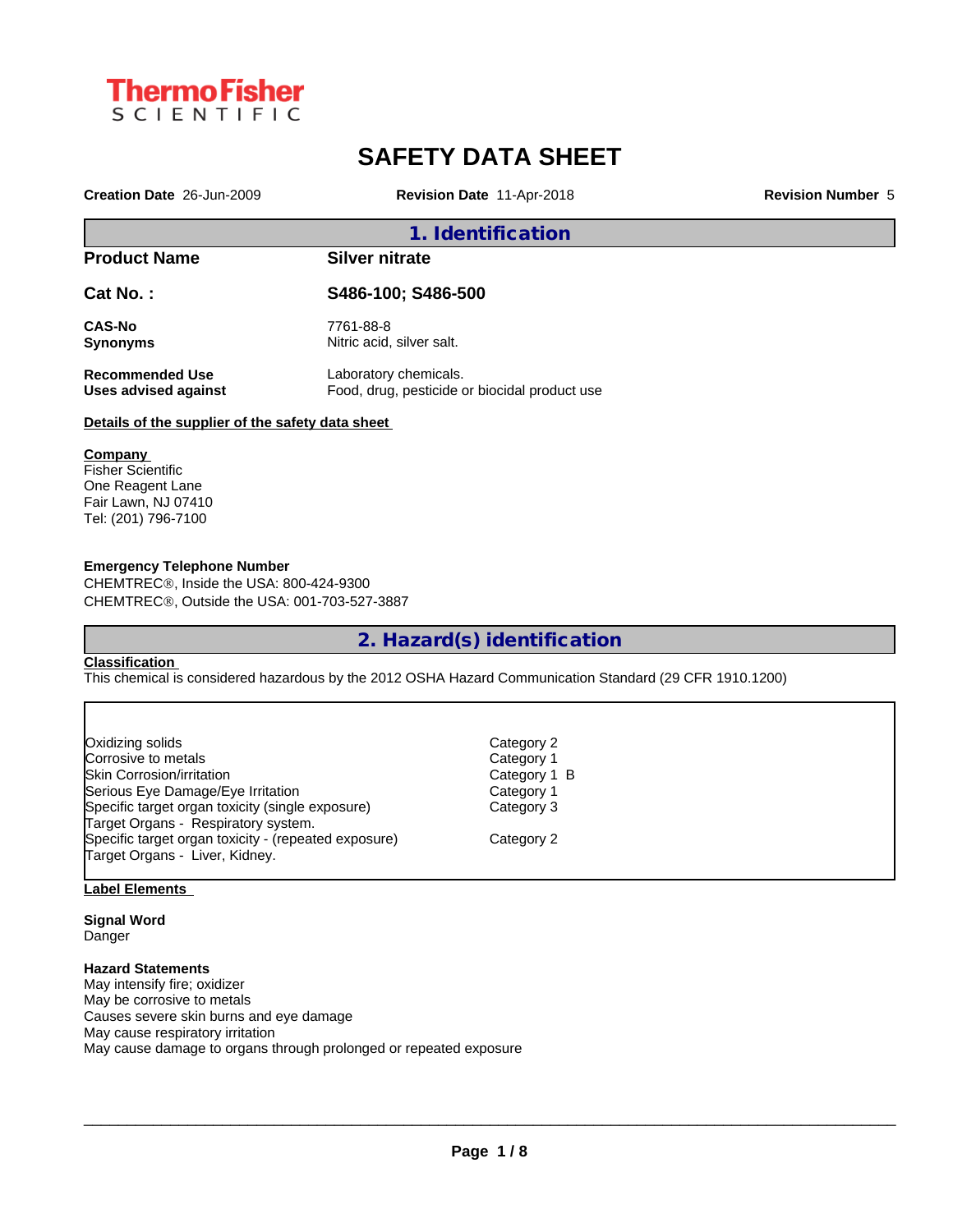

#### **Precautionary Statements Prevention**

Keep only in original container

Do not get in eyes, on skin, or on clothing

Do not breathe dust/fume/gas/mist/vapors/spray

Wash face, hands and any exposed skin thoroughly after handling

Use only outdoors or in a well-ventilated area

Keep/Store away from clothing/ other combustible materials

Take any precaution to avoid mixing with combustibles

Wear protective gloves/protective clothing/eye protection/face protection

# **Response**

Immediately call a POISON CENTER or doctor/physician **Inhalation**

IF INHALED: Remove victim to fresh air and keep at rest in a position comfortable for breathing

# **Skin**

IF ON SKIN (or hair): Take off immediately all contaminated clothing. Rinse skin with water/shower

Wash contaminated clothing before reuse

# **Eyes**

IF IN EYES: Rinse cautiously with water for several minutes. Remove contact lenses, if present and easy to do. Continue rinsing **Ingestion**

IF SWALLOWED: Rinse mouth. DO NOT induce vomiting

#### **Fire**

In case of fire: Use CO2, dry chemical, or foam for extinction

## **Storage**

Store locked up

Store in a well-ventilated place. Keep container tightly closed

# **Disposal**

Dispose of contents/container to an approved waste disposal plant

**Hazards not otherwise classified (HNOC)**

Very toxic to aquatic life with long lasting effects

# **3. Composition/Information on Ingredients**

|                       | <b>Component</b>                                                                                                                                                                                 | <b>CAS-No</b>                                                                         | Weight % |  |
|-----------------------|--------------------------------------------------------------------------------------------------------------------------------------------------------------------------------------------------|---------------------------------------------------------------------------------------|----------|--|
|                       | Silver nitrate                                                                                                                                                                                   | 7761-88-8                                                                             | >95      |  |
|                       |                                                                                                                                                                                                  |                                                                                       |          |  |
|                       |                                                                                                                                                                                                  | 4. First-aid measures                                                                 |          |  |
| <b>General Advice</b> | attendance.                                                                                                                                                                                      | Immediate medical attention is required. Show this safety data sheet to the doctor in |          |  |
| <b>Eye Contact</b>    | Rinse immediately with plenty of water, also under the eyelids, for at least 15 minutes.<br>Immediate medical attention is required.                                                             |                                                                                       |          |  |
| <b>Skin Contact</b>   | Wash off immediately with soap and plenty of water while removing all contaminated<br>clothes and shoes. Immediate medical attention is required.                                                |                                                                                       |          |  |
| <b>Inhalation</b>     | Move to fresh air. If breathing is difficult, give oxygen. Do not use mouth-to-mouth method if<br>victim ingested or inhaled the substance; give artificial respiration with the aid of a pocket |                                                                                       |          |  |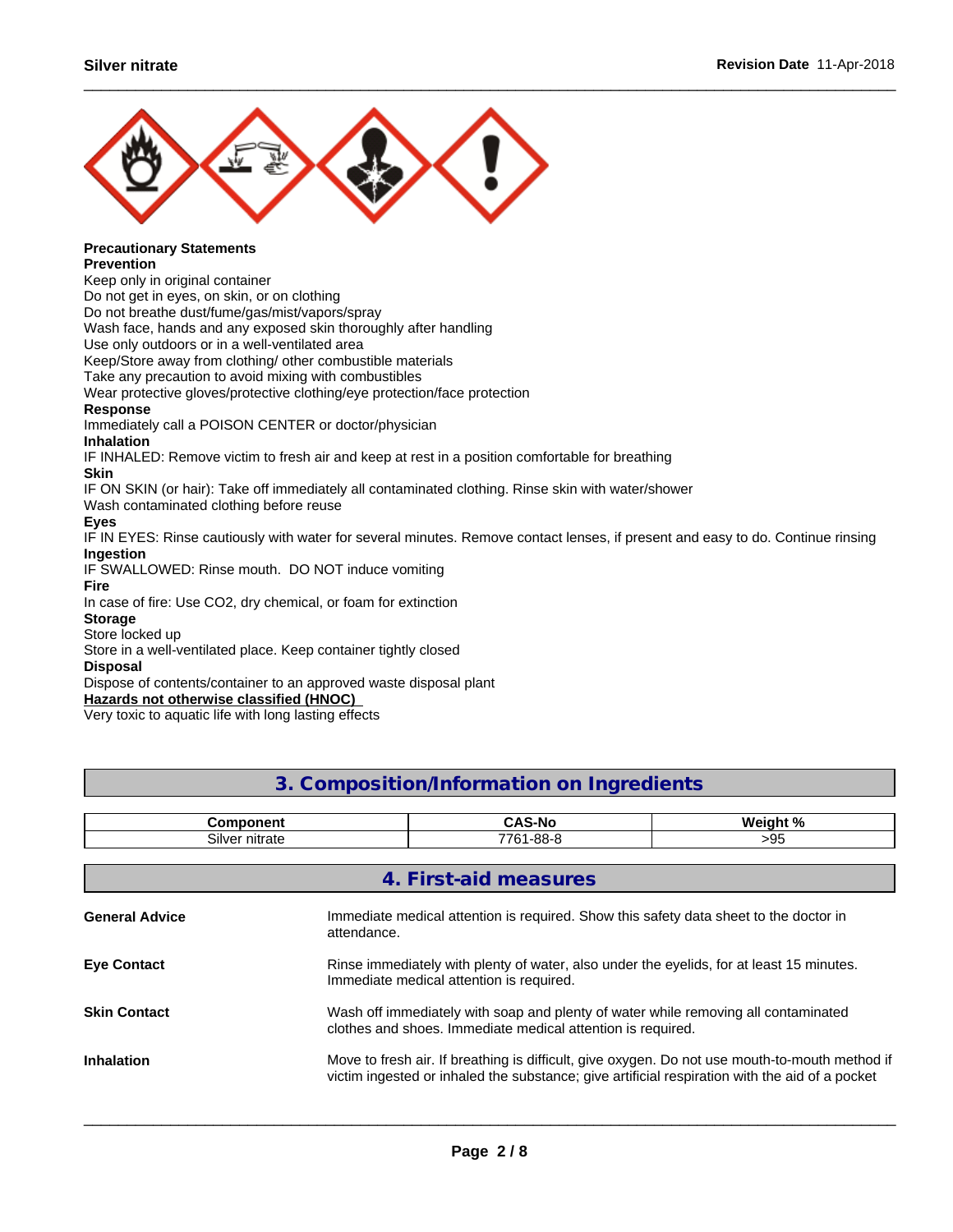|                                        | mask equipped with a one-way valve or other proper respiratory medical device. Call a<br>physician or Poison Control Center immediately.                                                                                                                                                                   |  |  |  |
|----------------------------------------|------------------------------------------------------------------------------------------------------------------------------------------------------------------------------------------------------------------------------------------------------------------------------------------------------------|--|--|--|
| Ingestion                              | Do not induce vomiting. Call a physician or Poison Control Center immediately.                                                                                                                                                                                                                             |  |  |  |
| Most important symptoms and<br>effects | Causes burns by all exposure routes. . Product is a corrosive material. Use of gastric<br>lavage or emesis is contraindicated. Possible perforation of stomach or esophagus should<br>be investigated: Ingestion causes severe swelling, severe damage to the delicate tissue<br>and danger of perforation |  |  |  |
| <b>Notes to Physician</b>              | Treat symptomatically                                                                                                                                                                                                                                                                                      |  |  |  |
|                                        | 5. Fire-fighting measures                                                                                                                                                                                                                                                                                  |  |  |  |
| <b>Suitable Extinguishing Media</b>    | Substance is nonflammable; use agent most appropriate to extinguish surrounding fire.                                                                                                                                                                                                                      |  |  |  |
| Unsuitable Extinguishing Media         | Carbon dioxide (CO2)                                                                                                                                                                                                                                                                                       |  |  |  |
| <b>Flash Point</b><br>Method -         | No information available<br>No information available                                                                                                                                                                                                                                                       |  |  |  |
| <b>Autoignition Temperature</b>        |                                                                                                                                                                                                                                                                                                            |  |  |  |

**Sensitivity to Mechanical Impact** No information available **Sensitivity to Static Discharge** No information available

# **Specific Hazards Arising from the Chemical**

Corrosive Material. Oxidizer: Contact with combustible/organic material may cause fire. May ignite combustibles (wood paper, oil, clothing, etc.). Thermal decomposition can lead to release of irritating gases and vapors. Keep product and empty container away from heat and sources of ignition.

#### **Hazardous Combustion Products**

Nitrogen oxides (NOx)

# **Protective Equipment and Precautions for Firefighters**

As in any fire, wear self-contained breathing apparatus pressure-demand, MSHA/NIOSH (approved or equivalent) and full protective gear. Thermal decomposition can lead to release of irritating gases and vapors.

| <b>NFPA</b>                      |                                                                                                                                                                   |                                                                                       |                                                                                                                                                                                     |
|----------------------------------|-------------------------------------------------------------------------------------------------------------------------------------------------------------------|---------------------------------------------------------------------------------------|-------------------------------------------------------------------------------------------------------------------------------------------------------------------------------------|
| <b>Health</b>                    | <b>Flammability</b>                                                                                                                                               | <b>Instability</b>                                                                    | <b>Physical hazards</b><br>OX                                                                                                                                                       |
|                                  | 6. Accidental release measures                                                                                                                                    |                                                                                       |                                                                                                                                                                                     |
| <b>Personal Precautions</b>      |                                                                                                                                                                   | ventilation. Avoid dust formation. Do not get in eyes, on skin, or on clothing.       | Use personal protective equipment. Evacuate personnel to safe areas. Ensure adequate                                                                                                |
| <b>Environmental Precautions</b> | information.                                                                                                                                                      | Should not be released into the environment. See Section 12 for additional ecological |                                                                                                                                                                                     |
| Up                               | Methods for Containment and Clean Keep combustibles (wood, paper, oil, etc) away from spilled material. Sweep up or vacuum<br>for disposal. Avoid dust formation. |                                                                                       | up spillage and collect in suitable container for disposal. Keep in suitable, closed containers                                                                                     |
|                                  | 7. Handling and storage                                                                                                                                           |                                                                                       |                                                                                                                                                                                     |
| <b>Handling</b>                  | from clothing and other combustible materials.                                                                                                                    |                                                                                       | Use only under a chemical fume hood. Wear personal protective equipment. Do not get in<br>eyes, on skin, or on clothing. Do not breathe vapors/dust. Do not breathe dust. Keep away |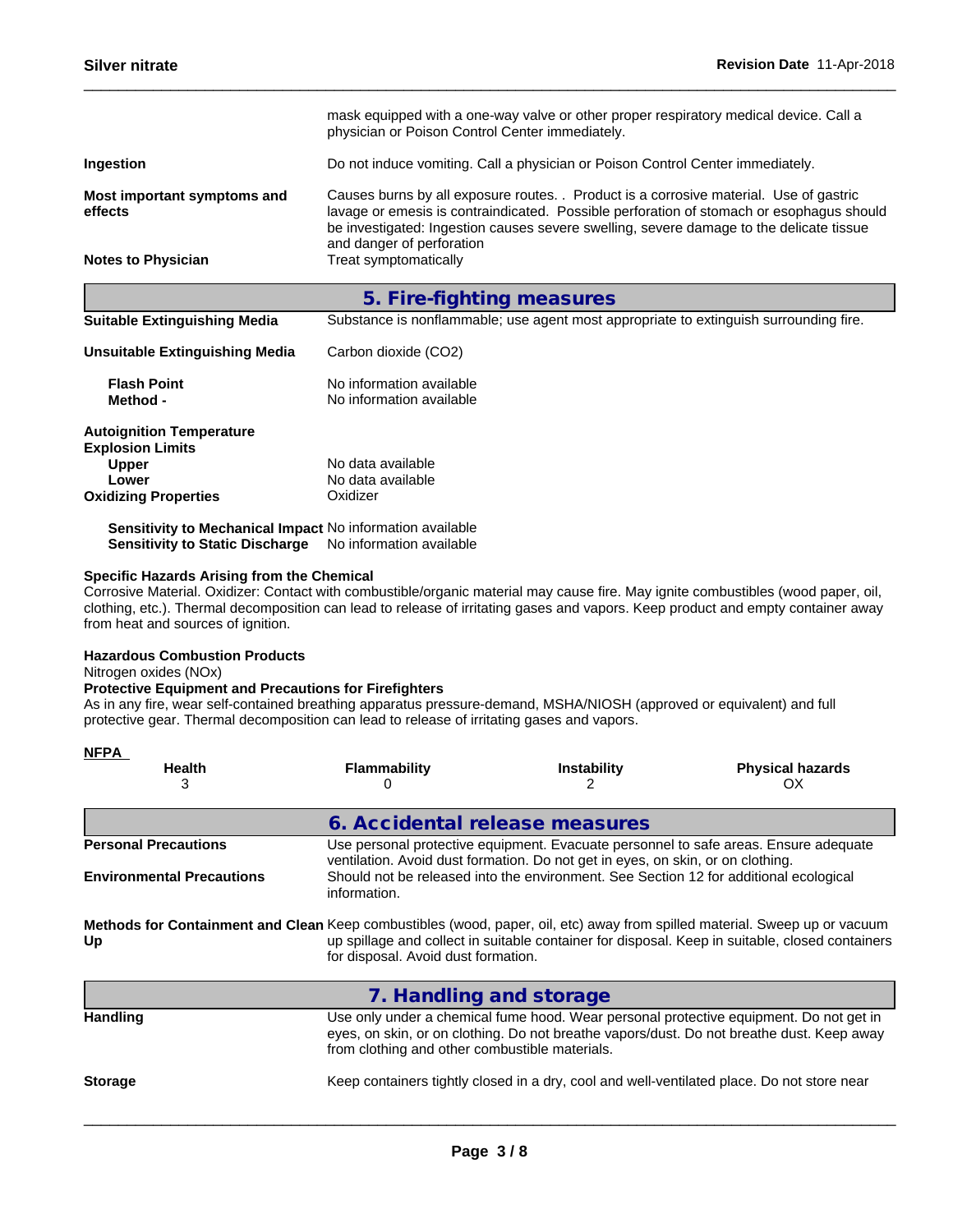combustible materials.

# **8. Exposure controls / personal protection**

# **Exposure Guidelines**

| Component      | <b>ACGIH TLV</b>           | OSHA PEL                            | <b>NIOSH IDLH</b>             | <b>Mexico OEL (TWA)</b>    |
|----------------|----------------------------|-------------------------------------|-------------------------------|----------------------------|
| Silver nitrate | TWA: $0.01 \text{ mg/m}^3$ | $\sqrt{(Vacated) TWA: 0.01 mg/m^3}$ | IDLH: $10 \text{ mg/m}^3$     | TWA: $0.01 \text{ mg/m}^3$ |
|                |                            |                                     | TWA: $0.01$ ma/m <sup>3</sup> |                            |

# *Legend*

*ACGIH - American Conference of Governmental Industrial Hygienists*

*OSHA - Occupational Safety and Health Administration*

*NIOSH IDLH: The National Institute for Occupational Safety and Health Immediately Dangerous to Life or Health*

**Engineering Measures** Use only under a chemical fume hood. Ensure that eyewash stations and safety showers are close to the workstation location. Ensure adequate ventilation, especially in confined areas.

# **Personal Protective Equipment**

| <b>Eye/face Protection</b>    | Wear appropriate protective eyeglasses or chemical safety goggles as described by<br>OSHA's eye and face protection regulations in 29 CFR 1910.133 or European Standard<br>EN166.                                                                       |
|-------------------------------|---------------------------------------------------------------------------------------------------------------------------------------------------------------------------------------------------------------------------------------------------------|
| Skin and body protection      | Wear appropriate protective gloves and clothing to prevent skin exposure.                                                                                                                                                                               |
| <b>Respiratory Protection</b> | Follow the OSHA respirator regulations found in 29 CFR 1910.134 or European Standard<br>EN 149. Use a NIOSH/MSHA or European Standard EN 149 approved respirator if<br>exposure limits are exceeded or if irritation or other symptoms are experienced. |
| <b>Hygiene Measures</b>       | Handle in accordance with good industrial hygiene and safety practice.                                                                                                                                                                                  |

# **9. Physical and chemical properties**

| <b>Physical State</b>                         | Solid                        |
|-----------------------------------------------|------------------------------|
| Appearance                                    | White                        |
| Odor                                          | Odorless                     |
| <b>Odor Threshold</b>                         | No information available     |
| рH                                            | 5.4-6.4 10% ag solution      |
| <b>Melting Point/Range</b>                    | 212 °C / 413.6 °F            |
| <b>Boiling Point/Range</b>                    | 444 °C / 831.2 °F @ 760 mmHg |
| <b>Flash Point</b>                            | No information available     |
| <b>Evaporation Rate</b>                       | Not applicable               |
| Flammability (solid,gas)                      | No information available     |
| <b>Flammability or explosive limits</b>       |                              |
| <b>Upper</b>                                  | No data available            |
| Lower                                         | No data available            |
| <b>Vapor Pressure</b>                         | No information available     |
| <b>Vapor Density</b>                          | Not applicable               |
| <b>Specific Gravity</b>                       | No information available     |
| <b>Solubility</b>                             | Soluble in water             |
| <b>Partition coefficient; n-octanol/water</b> | No data available            |
| <b>Autoignition Temperature</b>               |                              |
| <b>Decomposition Temperature</b>              | $>444^{\circ}$ C             |
| <b>Viscosity</b>                              | Not applicable               |
| <b>Molecular Formula</b>                      | Ag N O3                      |
| <b>Molecular Weight</b>                       | 169.87                       |
|                                               |                              |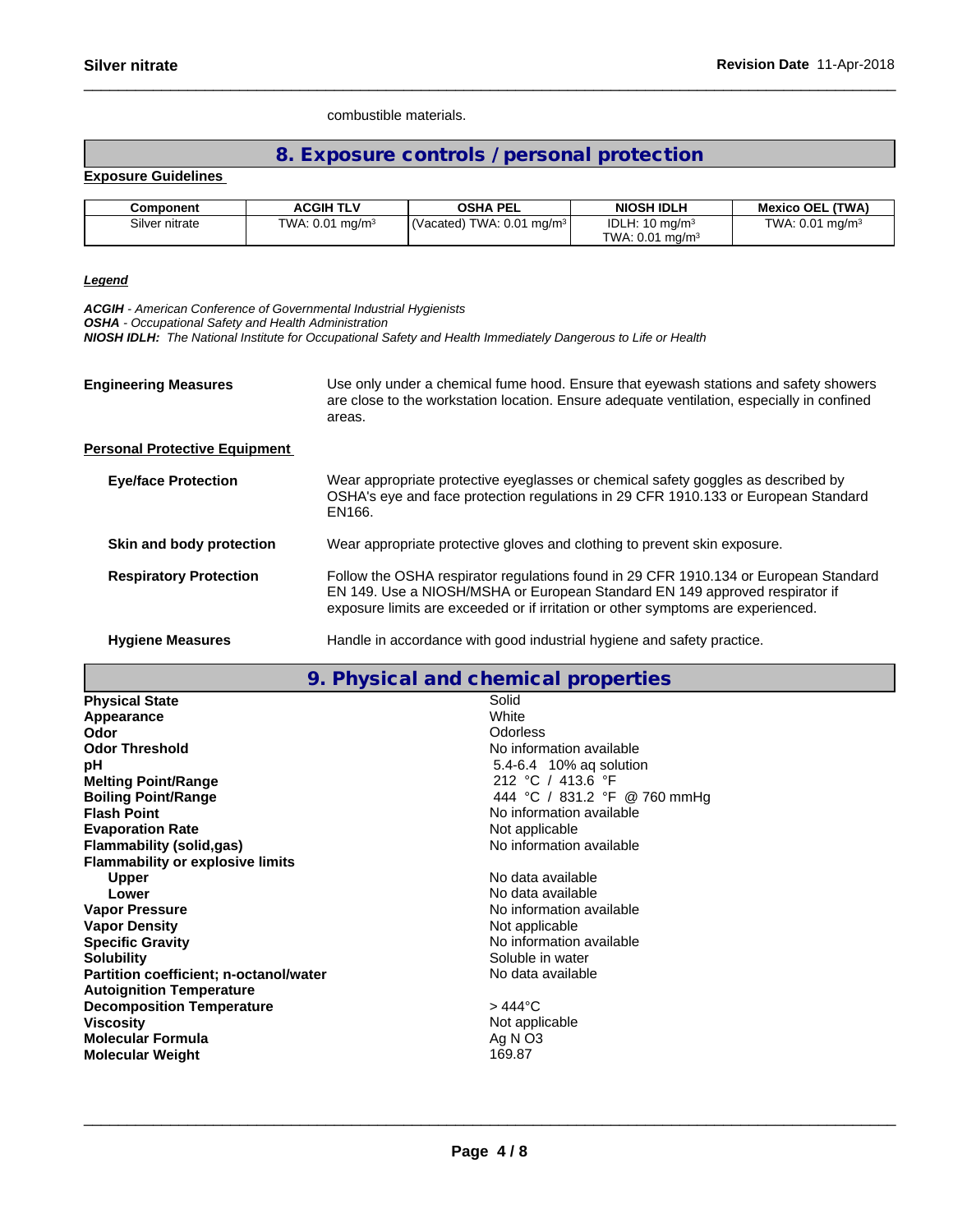|                                                        | 10. Stability and reactivity                                                                          |
|--------------------------------------------------------|-------------------------------------------------------------------------------------------------------|
| <b>Reactive Hazard</b>                                 | Yes.                                                                                                  |
| <b>Stability</b>                                       | Oxidizer: Contact with combustible/organic material may cause fire. Light sensitive.                  |
| <b>Conditions to Avoid</b>                             | Avoid dust formation. Incompatible products. Excess heat. Combustible material. Exposure<br>to light. |
| <b>Incompatible Materials</b>                          | Strong oxidizing agents, Strong reducing agents, Combustible material, Metals, Amines                 |
| Hazardous Decomposition Products Nitrogen oxides (NOx) |                                                                                                       |
| <b>Hazardous Polymerization</b>                        | Hazardous polymerization does not occur.                                                              |
| <b>Hazardous Reactions</b>                             | None under normal processing.                                                                         |

**11. Toxicological information**

# **Acute Toxicity**

# **Product Information**

| <b>Component Information</b>       |                          |             |                        |  |  |  |
|------------------------------------|--------------------------|-------------|------------------------|--|--|--|
| Component                          | LD50 Oral                | LD50 Dermal | <b>LC50 Inhalation</b> |  |  |  |
| Silver nitrate                     | ิ Rat .<br>2000 mg/kg    | Not listed  | Not listed             |  |  |  |
| <b>Toxicologically Synergistic</b> | No information available |             |                        |  |  |  |

# **Products**

# **Delayed and immediate effects as well as chronic effects from short and long-term exposure**

**Irritation Intervellet Causes burns by all exposure routes** 

#### **Sensitization** No information available

Carcinogenicity The table below indicates whether each agency has listed any ingredient as a carcinogen.

| Component                                                                                                                          | <b>CAS-No</b> | <b>IARC</b>                                                                                                                                                              | <b>NTP</b> | <b>ACGIH</b>                                                                                                                 | <b>OSHA</b>                                         | <b>Mexico</b> |
|------------------------------------------------------------------------------------------------------------------------------------|---------------|--------------------------------------------------------------------------------------------------------------------------------------------------------------------------|------------|------------------------------------------------------------------------------------------------------------------------------|-----------------------------------------------------|---------------|
| Silver nitrate                                                                                                                     | 7761-88-8     | Not listed                                                                                                                                                               | Not listed | Not listed                                                                                                                   | Not listed                                          | Not listed    |
| IARC: (International Agency for Research on Cancer)                                                                                |               |                                                                                                                                                                          |            | Group 1 - Carcinogenic to Humans<br>Group 2A - Probably Carcinogenic to Humans<br>Group 2B - Possibly Carcinogenic to Humans | IARC: (International Agency for Research on Cancer) |               |
| <b>Mutagenic Effects</b>                                                                                                           |               | No information available                                                                                                                                                 |            |                                                                                                                              |                                                     |               |
| <b>Reproductive Effects</b>                                                                                                        |               | No information available.                                                                                                                                                |            |                                                                                                                              |                                                     |               |
| <b>Developmental Effects</b>                                                                                                       |               | No information available.                                                                                                                                                |            |                                                                                                                              |                                                     |               |
| <b>Teratogenicity</b>                                                                                                              |               | No information available.                                                                                                                                                |            |                                                                                                                              |                                                     |               |
| <b>STOT - single exposure</b><br><b>STOT - repeated exposure</b>                                                                   |               | Respiratory system<br>Liver Kidney                                                                                                                                       |            |                                                                                                                              |                                                     |               |
| <b>Aspiration hazard</b>                                                                                                           |               | No information available                                                                                                                                                 |            |                                                                                                                              |                                                     |               |
| Symptoms / effects, both acute and Product is a corrosive material. Use of gastric lavage or emesis is contraindicated.<br>delayed |               | Possible perforation of stomach or esophagus should be investigated: Ingestion causes<br>severe swelling, severe damage to the delicate tissue and danger of perforation |            |                                                                                                                              |                                                     |               |
| <b>Endocrine Disruptor Information</b>                                                                                             |               | No information available                                                                                                                                                 |            |                                                                                                                              |                                                     |               |
| <b>Other Adverse Effects</b>                                                                                                       |               | The toxicological properties have not been fully investigated.                                                                                                           |            |                                                                                                                              |                                                     |               |
|                                                                                                                                    |               |                                                                                                                                                                          |            |                                                                                                                              |                                                     |               |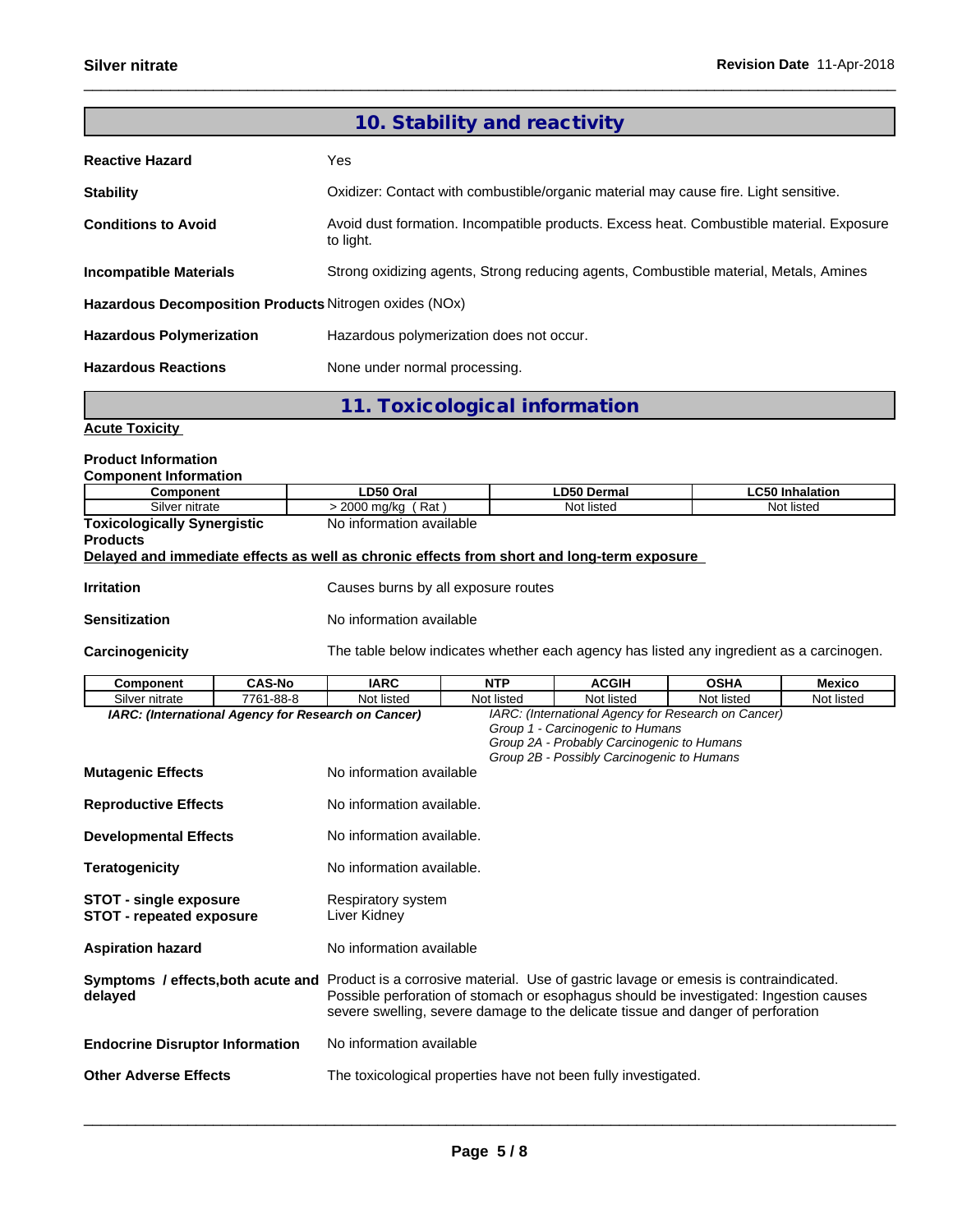# **12. Ecological information**

# **Ecotoxicity**

Very toxic to aquatic organisms, may cause long-term adverse effects in the aquatic environment.

| Component                            | <b>Freshwater Algae</b> | <b>Freshwater Fish</b>                                                   | <b>Microtox</b>          | <b>Water Flea</b>     |
|--------------------------------------|-------------------------|--------------------------------------------------------------------------|--------------------------|-----------------------|
| Silver nitrate                       | Not listed              | Leuciscus idus: LC50: 0.029                                              | Photobacterium           | EC50: 0.0006 mg/L/48h |
|                                      |                         | mg/L/96h                                                                 | phosphoreum: EC50: 0.038 | $(M = 100$ acute)     |
|                                      |                         |                                                                          | mg/L/24h                 | $(M = 1000$ chronic)  |
|                                      |                         |                                                                          | Photobacterium           |                       |
|                                      |                         |                                                                          | phosphoreum: EC50: 0.395 |                       |
|                                      |                         |                                                                          | mg/l/15min               |                       |
|                                      |                         |                                                                          | Photobacterium           |                       |
|                                      |                         |                                                                          | phosphoreum: EC50: 0.44  |                       |
|                                      |                         |                                                                          | mg/L/30 min as $Aq++$    |                       |
|                                      |                         |                                                                          | Photobacterium           |                       |
|                                      |                         |                                                                          | phosphoreum: EC50: 0.86  |                       |
|                                      |                         |                                                                          | mg/L/15 min as $Aq++$    |                       |
| <b>Persistence and Degradability</b> |                         | Soluble in water Persistence is unlikely based on information available. |                          |                       |

**Bioaccumulation/ Accumulation** No information available.

**Mobility** Mobility Will likely be mobile in the environment due to its water solubility.

| -------        | Pow |
|----------------|-----|
| .              | lor |
| Silver nitrate | .   |

# **13. Disposal considerations**

**Waste Disposal Methods** Chemical waste generators must determine whether a discarded chemical is classified as a hazardous waste. Chemical waste generators must also consult local, regional, and national hazardous waste regulations to ensure complete and accurate classification.

|                                | 14. Transport information  |
|--------------------------------|----------------------------|
| <b>DOT</b>                     |                            |
| UN-No                          | <b>UN1493</b>              |
| <b>Proper Shipping Name</b>    | <b>SILVER NITRATE</b>      |
| <b>Hazard Class</b>            | 5.1                        |
| <b>Subsidiary Hazard Class</b> | 8                          |
| <b>Packing Group</b>           | Ш                          |
| <b>TDG</b>                     |                            |
| UN-No                          | <b>UN1493</b>              |
| <b>Proper Shipping Name</b>    | <b>SILVER NITRATE</b>      |
| <b>Hazard Class</b>            | 5.1                        |
| <b>Packing Group</b>           | Ш                          |
| <b>IATA</b>                    |                            |
| UN-No                          | <b>UN1493</b>              |
| <b>Proper Shipping Name</b>    | Silver nitrate             |
| <b>Hazard Class</b>            | 5.1                        |
| <b>Packing Group</b>           | Ш                          |
| <b>IMDG/IMO</b>                |                            |
| <b>UN-No</b>                   | <b>UN1493</b>              |
| <b>Proper Shipping Name</b>    | Silver nitrate             |
| <b>Hazard Class</b>            | 5.1                        |
| <b>Packing Group</b>           | П                          |
|                                | 15. Regulatory information |

**International Inventories**

| <b>LELINCS</b><br><b>IECSC</b><br><b>KECL</b><br><b>AICS</b><br><b>ENCS</b><br><b>DSL</b><br><b>NDSL</b><br><b>NLP</b><br><b>EINECS</b><br><b>PICCS</b><br>TSCA<br><b>Component</b> |
|-------------------------------------------------------------------------------------------------------------------------------------------------------------------------------------|
|-------------------------------------------------------------------------------------------------------------------------------------------------------------------------------------|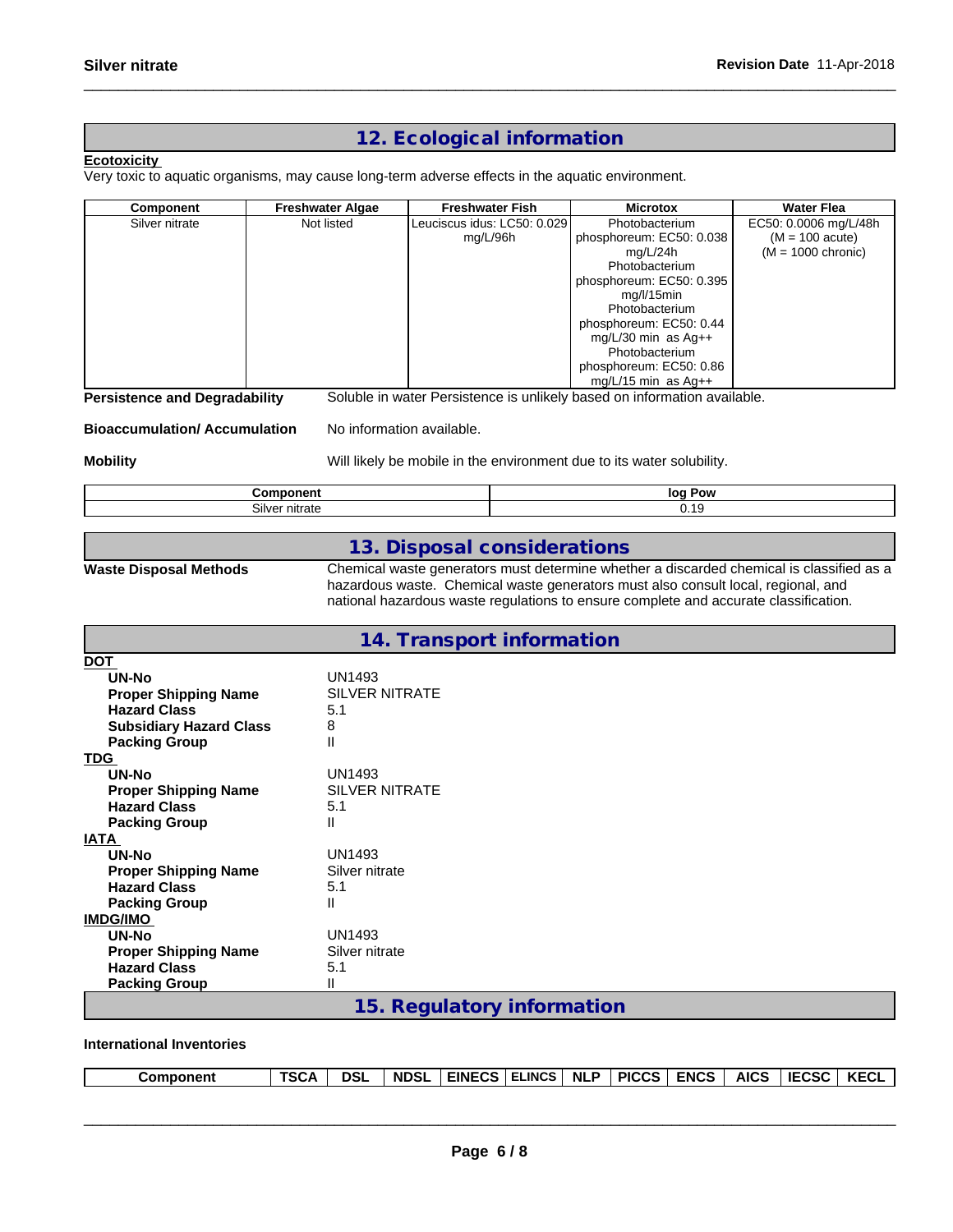# **Legend:**

**X - Listed**

**E - Indicates a substance that is the subject of a Section 5(e) Consent order under TSCA.**

**F - Indicates a substance that is the subject of a Section 5(f) Rule under TSCA.**

**N - Indicates a polymeric substance containing no free-radical initiator in its inventory name but is considered to cover the designated polymer made with any free-radical initiator regardless of the amount used.**

**P - Indicates a commenced PMN substance**

**R - Indicates a substance that is the subject of a Section 6 risk management rule under TSCA.**

**S - Indicates a substance that is identified in a proposed or final Significant New Use Rule**

**T - Indicates a substance that is the subject of a Section 4 test rule under TSCA.**

**XU - Indicates a substance exempt from reporting under the Inventory Update Rule, i.e. Partial Updating of the TSCA Inventory Data Base Production and Site Reports (40 CFR 710(B).**

**Y1 - Indicates an exempt polymer that has a number-average molecular weight of 1,000 or greater.**

**Y2 - Indicates an exempt polymer that is a polyester and is made only from reactants included in a specified list of low concern reactants that comprises one of the eligibility criteria for the exemption rule.**

#### **U.S. Federal Regulations**

**TSCA 12(b)** Not applicable

#### **SARA 313**

| Component          | <b>CAS-No</b> | Weight %<br>× | CADA 242<br>Threshold<br>SARA<br>- 1<br>.<br><b>Values</b><br>70 |
|--------------------|---------------|---------------|------------------------------------------------------------------|
| $\sim \cdot \cdot$ | 1-88-8        | - -           | $\cdot \cdot \cdot$                                              |
| Silver nitrate     | 7761          | -90           |                                                                  |

#### **SARA 311/312 Hazard Categories** See section 2 for more information

#### **CWA** (Clean Water Act)

| Component      | <b>CWA</b><br><b>Hazardous</b><br>- -<br><b>Substances</b> | CWA<br>- Reportable<br>Quantities | <b>CWA</b><br>: Pollutants<br>Toxic | <b>ICWA</b><br>- Prioritv Pollutantsl |
|----------------|------------------------------------------------------------|-----------------------------------|-------------------------------------|---------------------------------------|
| Silver nitrate |                                                            | שו                                |                                     |                                       |

**Clean Air Act** Not applicable

**OSHA** Occupational Safety and Health Administration Not applicable

**CERCLA** This material, as supplied, contains one or more substances regulated as a hazardous substance under the Comprehensive Environmental Response Compensation and Liability Act (CERCLA) (40 CFR 302)

| Component                        | <b>Hazardous Substances RQs</b>                            | <b>CERCLA EHS RQS</b> |
|----------------------------------|------------------------------------------------------------|-----------------------|
| Silver nitrate                   |                                                            |                       |
| <b>California Proposition 65</b> | This product does not contain any Proposition 65 chemicals |                       |

# **U.S. State Right-to-Know**

#### **Regulations**

| .                        |                             |                      |                    |                 |                       |
|--------------------------|-----------------------------|----------------------|--------------------|-----------------|-----------------------|
|                          | Anucatte -<br>--<br>аспизыв | Jersev<br><b>New</b> | ısvlvania<br>сппэт | <b>Illinois</b> | <b>Island</b><br>ארזכ |
| - -<br>ilverد<br>าıtrat∈ |                             |                      |                    |                 |                       |

## **U.S. Department of Transportation**

| Reportable Quantity (RQ):          |   |
|------------------------------------|---|
| <b>DOT Marine Pollutant</b>        | N |
| <b>DOT Severe Marine Pollutant</b> | N |

## **U.S. Department of Homeland Security**

This product does not contain any DHS chemicals.

# **Other International Regulations**